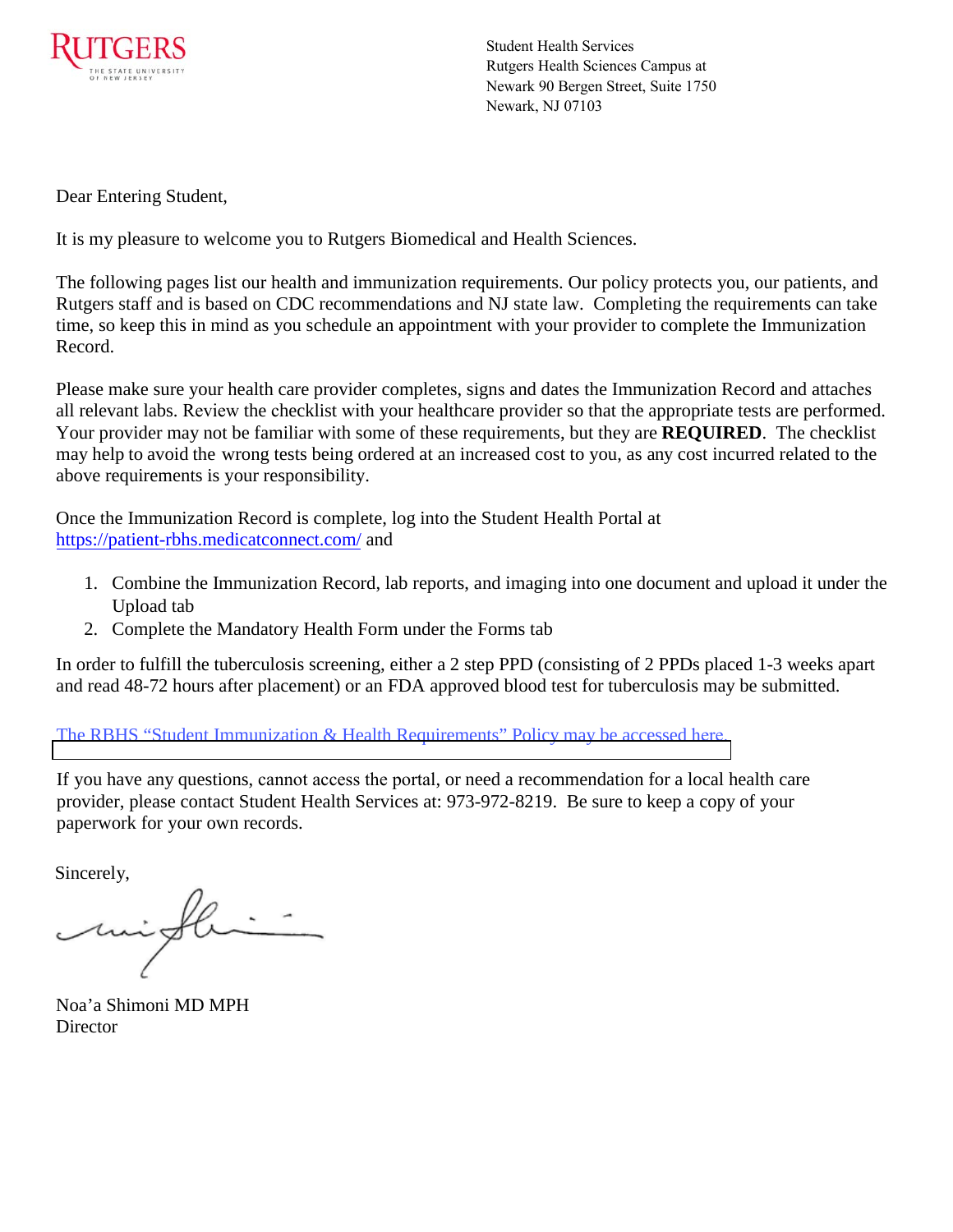

Student Health Services Rutgers Health Sciences Campus at Newark 90 Bergen Street, Suite 1750 Newark, NJ 07103

## **PART I: To be completed by the student. Please print or type.**

| Last name            | First name | MI         | RUID or A number | School/grad year/program |
|----------------------|------------|------------|------------------|--------------------------|
| DOB (month day year) |            | Cell phone |                  | Email                    |

#### **PART II: To be completed and signed by health care provider.**

|                                                                                                                                                                                                                                                                     |                                                     | Date (mo day yr)        | Results if applicable                                                                                   |  |  |
|---------------------------------------------------------------------------------------------------------------------------------------------------------------------------------------------------------------------------------------------------------------------|-----------------------------------------------------|-------------------------|---------------------------------------------------------------------------------------------------------|--|--|
| MMR (Measles/Rubeola, Mumps, Rubella) vaccine<br>or<br>serologic immunity (attach lab report)                                                                                                                                                                       |                                                     | Dose 1<br>Dose 2        | □Immune □Non-immune<br><b>Measles</b><br>□Immune □Non-immune<br>Mumps<br>Rubella<br>□Immune □Non-immune |  |  |
| <b>Meningitis ACYW</b><br>(required for ALL students under 19, first year college students in<br>housing, those with risk factors <sup>1,2,</sup> and specific travelers <sup>3</sup> )<br>with at least 1 dose since age 16                                        |                                                     |                         | □Menveo □Menactra □Menomune<br>□Menveo □Menactra □Menomune                                              |  |  |
| <b>Meningitis B</b> (required for students with risk factors <sup>1</sup> )<br><sup>1</sup> asplenia, sickle cell, N meningitidis lab work, complement deficiency or<br>complement inhibitor use $2H/V$ 3travelers to/residents of areas with endemic<br>meningitis |                                                     |                         | <b>□Trumenba</b> □Bexero<br><b>□Trumenba</b> □Bexero<br><b>□Trumenba</b> □Bexero                        |  |  |
| <b>QUANTITATIVE Hepatitis B Surface Antibody Titer</b>                                                                                                                                                                                                              |                                                     |                         |                                                                                                         |  |  |
| qualitative will not be accepted per CDC guidelines<br>We recommend submitting a Hepatitis B Surface Antigen as well in case immunity<br>is not demonstrated (attach lab reports). If starting the series, at least 1 dose is<br>required prior to enrollment.      |                                                     |                         | Hep B Surface Antibody $\_\$<br>$\Box$ Immune ( $\geq 10$ mIU/mL)<br>$\blacksquare$ Non-immune          |  |  |
|                                                                                                                                                                                                                                                                     | <b>O</b> Engerix <b>O</b> Heplisav <b>O</b> Twinrix | Dose 1                  | Hep B Surface Antigen $\frac{1}{2}$ / $\frac{1}{2}$                                                     |  |  |
|                                                                                                                                                                                                                                                                     | <b>□Engerix □Heplisav □Twinrix</b>                  | Dose 2                  | $\blacksquare$ Negative                                                                                 |  |  |
|                                                                                                                                                                                                                                                                     | <b>□Engerix □Heplisav □Twinrix</b>                  | Dose 3                  | $\blacksquare$ Positive                                                                                 |  |  |
| <b>Tuberculosis</b>                                                                                                                                                                                                                                                 |                                                     | PPD placed              | PPD read<br>induration                                                                                  |  |  |
| Two PPDs or an FDA approved blood test are required regardless                                                                                                                                                                                                      |                                                     | PPD #1 $_{-}/_{-}/_{-}$ | $\sqrt{1}$<br>mm                                                                                        |  |  |
| of prior BCG within the past 6 months of matriculation                                                                                                                                                                                                              |                                                     | PPD#2                   | mm                                                                                                      |  |  |
| or                                                                                                                                                                                                                                                                  |                                                     |                         |                                                                                                         |  |  |
| FDA approved blood test (attach lab report)                                                                                                                                                                                                                         |                                                     |                         | □ Negative<br><b>D</b> Positive                                                                         |  |  |
| If PPD positive ( $\geq$ 10 mm), is the patient free of TB symptoms? $\Box$ Yes $\Box$ No                                                                                                                                                                           |                                                     |                         |                                                                                                         |  |  |
| Treated? □ Yes □ No                                                                                                                                                                                                                                                 |                                                     | <b>Blood test</b>       |                                                                                                         |  |  |
| For positive PPD: a normal chest x-ray or negative FDA approved blood                                                                                                                                                                                               |                                                     |                         | $\blacksquare$ Negative<br>$\blacksquare$ Positive                                                      |  |  |
| test is required within the past 6 months (attach report). For positive TB                                                                                                                                                                                          |                                                     | Chest x-ray             | $\Box$ Normal                                                                                           |  |  |
| blood test: a chest x-ray is required within the past 6 months (attach<br>report)                                                                                                                                                                                   |                                                     | _/_/__                  | $\Box$ Findings:                                                                                        |  |  |
| Adult Tdap (Tetanus, Diphtheria & Acellular Pertusis) (Adacel or Boostrix)                                                                                                                                                                                          |                                                     |                         |                                                                                                         |  |  |
| Varicella (chicken pox) vaccine                                                                                                                                                                                                                                     |                                                     |                         | Antibody / /                                                                                            |  |  |
| or                                                                                                                                                                                                                                                                  |                                                     | Dose1                   | $\Box$ Immune                                                                                           |  |  |
| Varicella serologic immunity (attach lab report)                                                                                                                                                                                                                    |                                                     | Dose 2                  | $\Box$ Non-immune                                                                                       |  |  |
| Annual flu (list vaccination for the current flu season)                                                                                                                                                                                                            |                                                     |                         |                                                                                                         |  |  |
| <b>COVID-19 vaccine</b><br>□ Pfizer □ Moderna □ J&J □ other:                                                                                                                                                                                                        |                                                     |                         |                                                                                                         |  |  |
| □ Pfizer □ Moderna □ J&J □ other:                                                                                                                                                                                                                                   |                                                     |                         |                                                                                                         |  |  |
| □ Pfizer □ Moderna □ J&J □ other:                                                                                                                                                                                                                                   |                                                     |                         |                                                                                                         |  |  |
| Healthcare provider name                                                                                                                                                                                                                                            | Signature                                           |                         | Date                                                                                                    |  |  |
|                                                                                                                                                                                                                                                                     |                                                     |                         |                                                                                                         |  |  |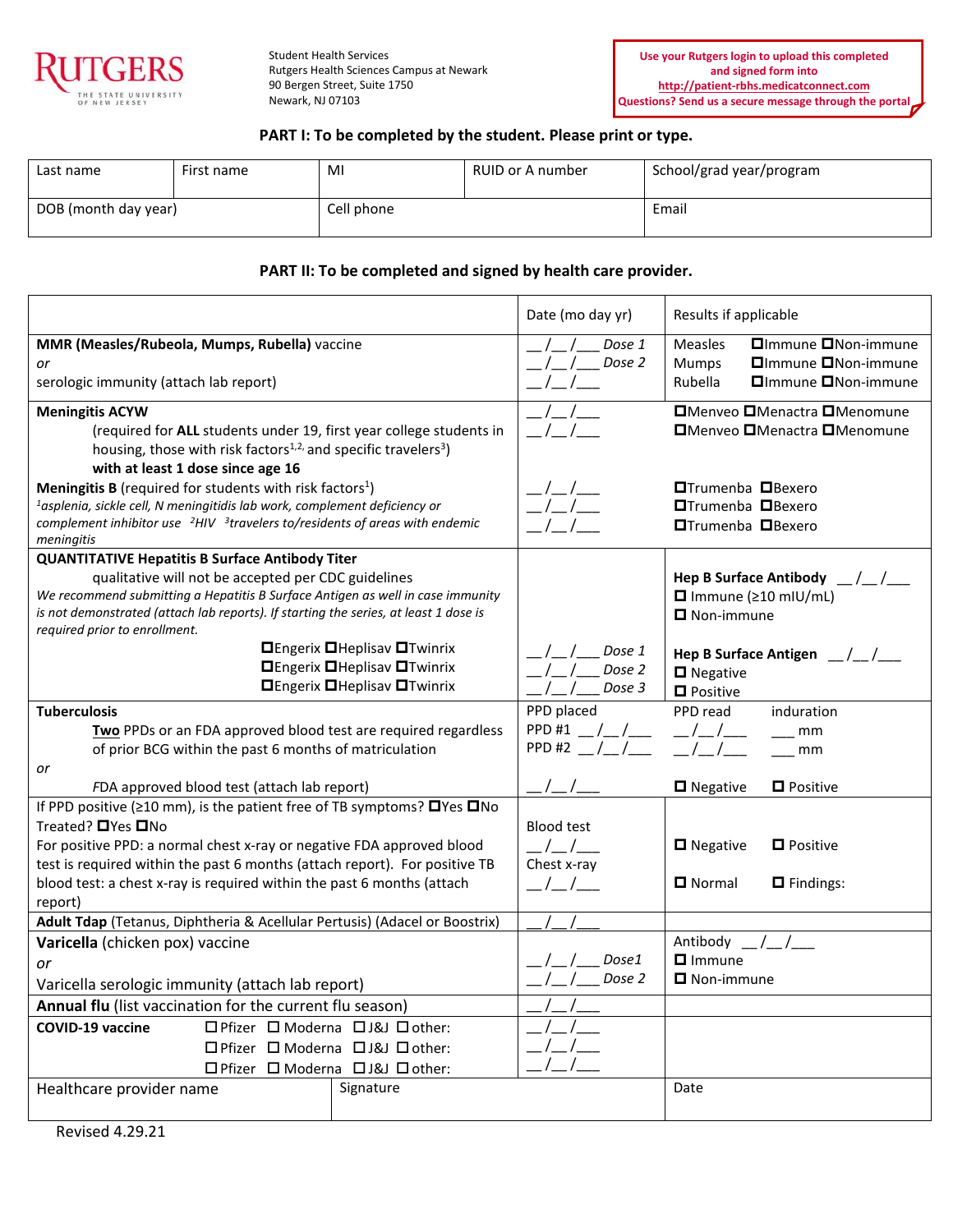

Student Health Services Rutgers Health Sciences Campus at Newark 90 Bergen Street, Suite 1750 Newark, NJ 07103

## **Immunization Record**

| Last name | First name | DOB (month day year) | RUID or A number |
|-----------|------------|----------------------|------------------|
|           |            |                      |                  |

**PART III: Additional vaccinations: Please complete or attach a legible copy. We recommend submitting this information so we can better care for you at our health centers during your time at Rutgers.**

|                                               |                                                                                                                                              | Date (mo day yr) |      |
|-----------------------------------------------|----------------------------------------------------------------------------------------------------------------------------------------------|------------------|------|
| <b>Hepatitis A</b>                            |                                                                                                                                              | $\sqrt{2}$       |      |
| <b>Human Papilloma Virus</b>                  | $\Box$ Gardisil 4 Gardasil 9 $\Box$ Cervarix<br>$\Box$ Gardisil 4 Gardasil 9 $\Box$ Cervarix<br>$\Box$ Gardisil 4 Gardasil 9 $\Box$ Cervarix |                  |      |
| <b>Japanese Encephalitis</b>                  |                                                                                                                                              |                  |      |
| Pneumococcal                                  | $\square$ PCV13<br>$\square$ PPSV23<br>$\square$ PCV13<br>$\square$ PPSV23<br>$\Box$ PCV13<br>$\Box$ PPSV23<br>$\Box$ PCV13 $\Box$ PPSV23    |                  |      |
| <b>Polio booster</b>                          |                                                                                                                                              |                  |      |
| <b>Rabies vaccine</b>                         |                                                                                                                                              |                  |      |
| Typhoid □ TyphIM □ Vivotif (most recent dose) |                                                                                                                                              |                  |      |
| <b>Yellow Fever</b>                           |                                                                                                                                              |                  |      |
| <b>Healthcare provider</b>                    |                                                                                                                                              |                  |      |
| Print name                                    | Signature                                                                                                                                    |                  | Date |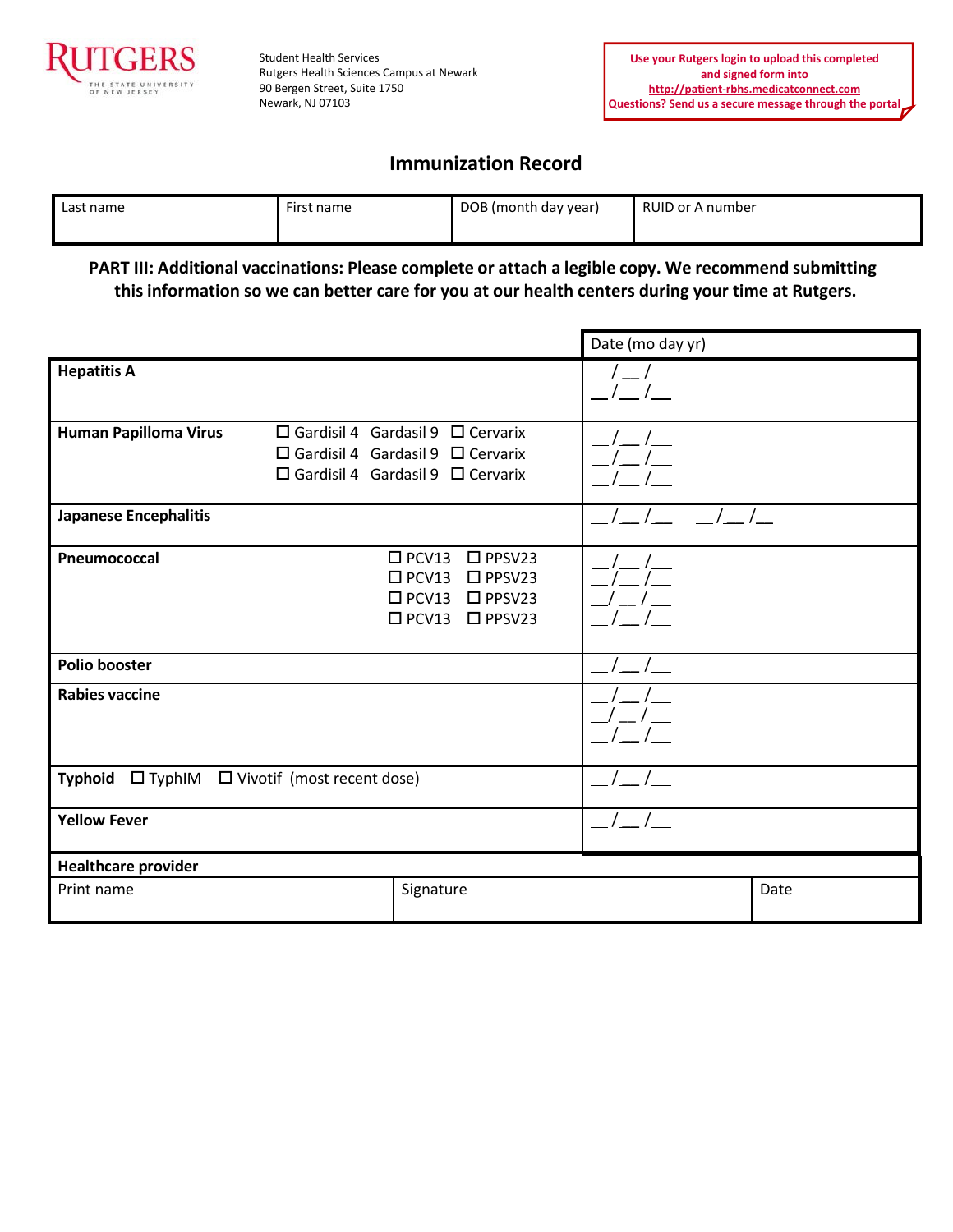

# **Healthcare Provider Check List**

| <b>Mandatory</b><br><b>Health Form</b> | $\Box$<br>Students must complete the ONLINE Mandatory Health Form at https://patient-rbhs.medicatconnect.com/                                                                                                                                                                                                                                                                                                                                                                                                                                                                                                                                                                                                                                                                                             |  |  |  |
|----------------------------------------|-----------------------------------------------------------------------------------------------------------------------------------------------------------------------------------------------------------------------------------------------------------------------------------------------------------------------------------------------------------------------------------------------------------------------------------------------------------------------------------------------------------------------------------------------------------------------------------------------------------------------------------------------------------------------------------------------------------------------------------------------------------------------------------------------------------|--|--|--|
| <b>MMR</b>                             | $\Box$ 2 doses of Measles, Mumps, and Rubella vaccine<br>OR<br>MMR IgG titers showing immunity - attach lab report<br>ப<br>LabCorp test #058495<br>Quest Diagnostic test #85803A                                                                                                                                                                                                                                                                                                                                                                                                                                                                                                                                                                                                                          |  |  |  |
| <b>Meningitis</b><br><b>ACYW</b>       | Meningitis ACYW (required for students under 19, first year college students in housing, those with<br>asplenia, sickle cell, N meningitidis lab work, complement deficiency or complement inhibitor use,<br>HIV, and travelers to/residents of areas with endemic meningitis) with at least 1 dose since age 16                                                                                                                                                                                                                                                                                                                                                                                                                                                                                          |  |  |  |
| <b>Meningitis B</b>                    | $\Box$ Meningitis B (required for students with asplenia, sickle cell, N meningitidis lab work, complement<br>deficiency or complement inhibitor use)                                                                                                                                                                                                                                                                                                                                                                                                                                                                                                                                                                                                                                                     |  |  |  |
| <b>Hep B</b>                           | Hepatitis B Surface Antibody QUANTITATIVE titer (the result must be a number) attach lab<br>report.<br>LabCorp test $#006530$<br>Quest Diagnostic test # 51938W<br>Please draw a Hepatitis B Surface Antigen as well since it will have to besubmitted if the student<br>fails to demonstrate immunity.<br>Hepatitis B Surface Antigen - attach lab report<br>Quest Diagnostic test #265F<br>LabCorp test $#006510$<br>Please document all doses of Hepatitis B vaccine received on the immunization form<br>Options if a student is not immune:<br>1. Booster dose, followed by titers one month after, or<br>2. Repeat the series, followed by titers one month after<br>These are CDC recommendations for all healthcare workers. The student will not be permittedto matriculate without these tests. |  |  |  |
| <b>PPD</b>                             | 2-step PPD* (1-3 weeks apart) regardless of history of BCG<br>Please include date placed and date read in millimeters of induration<br>For a PPD $\geq$ 10 mm now or in the past, you must submit documentation of the PPD reading<br>and a chest x-ray or FDA approved blood test within the last 6 months<br><b>OR</b><br>an FDA approved blood test for TB (such as Quantiferon Gold)<br>ப<br>LabCorp test #182873<br>Quest Diagnostic test #19453                                                                                                                                                                                                                                                                                                                                                     |  |  |  |
| <b>Tdap</b>                            | Adult Tdap (tetanus/diphtheria/acellular pertussis) (Adacel/Boostrix) (one-time administration)                                                                                                                                                                                                                                                                                                                                                                                                                                                                                                                                                                                                                                                                                                           |  |  |  |
| <b>Varicella</b>                       | 2 doses of Varicella vaccine, at least 1 month apart<br><i>OR</i><br>Varicella IgG titer showing immunity- attach lab report<br>LabCorp test # 096206<br>Quest Diagnostic test #54031E                                                                                                                                                                                                                                                                                                                                                                                                                                                                                                                                                                                                                    |  |  |  |
| COVID-19<br>vaccine                    | Please document all doses of ACIP-approved COVID-19 vaccines.                                                                                                                                                                                                                                                                                                                                                                                                                                                                                                                                                                                                                                                                                                                                             |  |  |  |

**\*** Students working in healthcare with documented annual PPDs may submit that documentation to fulfil this requirement.

*Cat1 4.29.21*